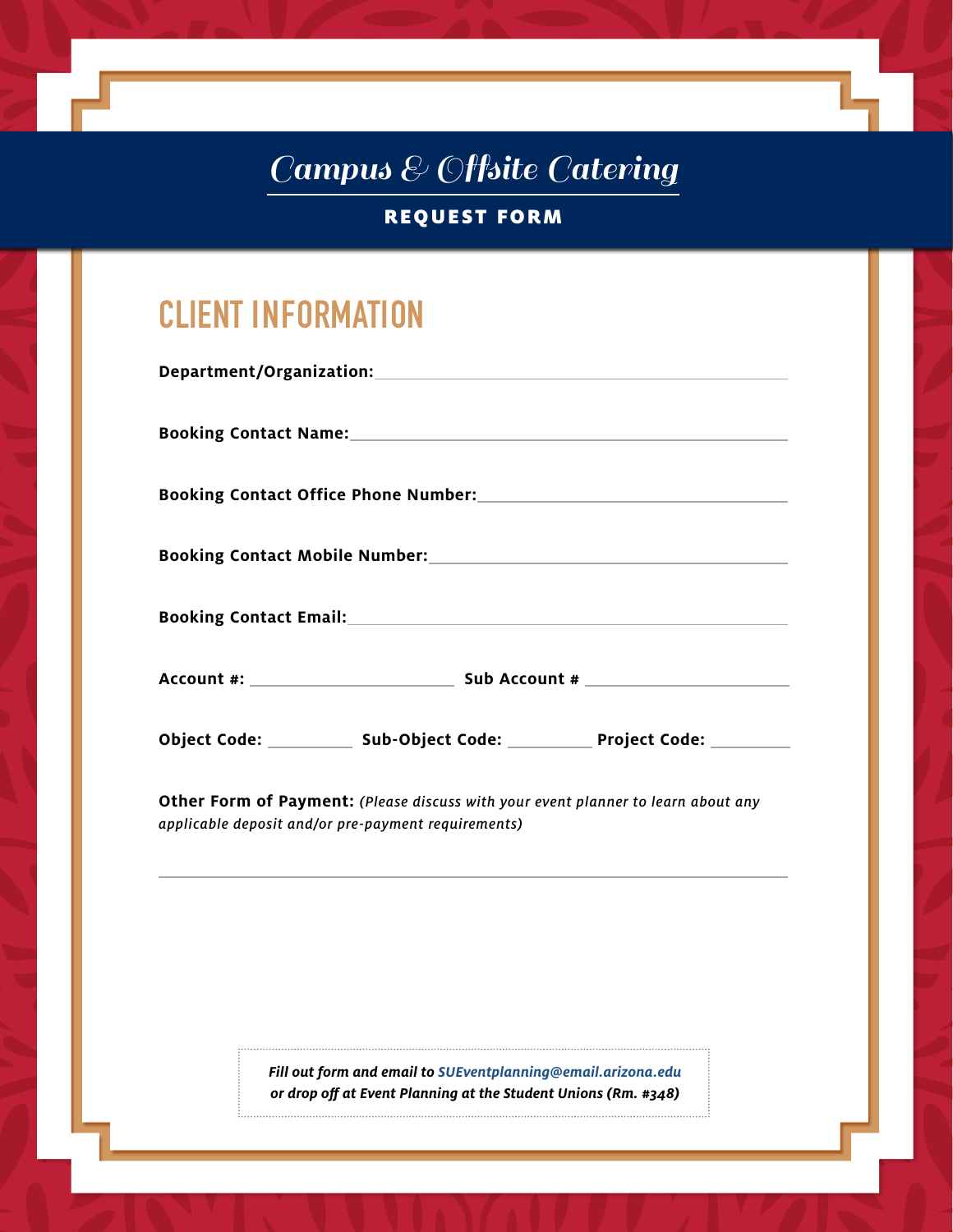# Campus & Offsite Catering

## REQUEST FORM

# **EVENT INFORMATION**

| PREFERRED AND ALTERNATE EVENT DATE(S), PLEASE LIST THEM ALL:                     |  |  |
|----------------------------------------------------------------------------------|--|--|
| ,我们也不会有什么。""我们的人,我们也不会有什么?""我们的人,我们也不会有什么?""我们的人,我们也不会有什么?""我们的人,我们也不会有什么?""我们的人 |  |  |
| ,我们也不会有什么。""我们的人,我们也不会有什么?""我们的人,我们也不会有什么?""我们的人,我们也不会有什么?""我们的人,我们也不会有什么?""我们的人 |  |  |
|                                                                                  |  |  |
| ,我们也不会有什么。""我们的人,我们也不会有什么?""我们的人,我们也不会有什么?""我们的人,我们也不会有什么?""我们的人,我们也不会有什么?""我们的人 |  |  |
|                                                                                  |  |  |
|                                                                                  |  |  |
|                                                                                  |  |  |

**Food and Beverage Service Time:** 

**Food and Beverage End Time:** 

*Fill out form and email to SUEventplanning@email.arizona.edu or drop off at Event Planning at the Student Unions (Rm. #348)*